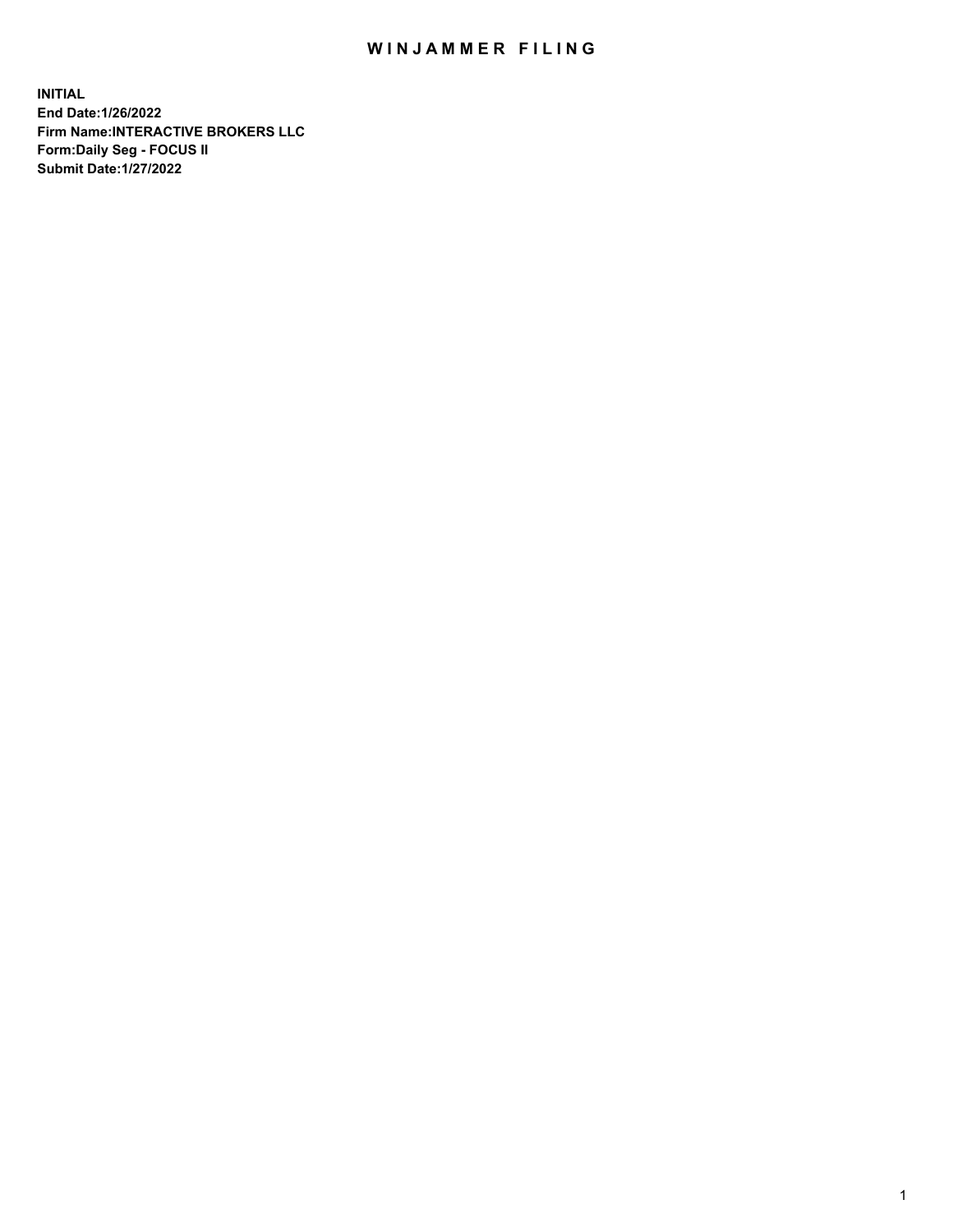**INITIAL End Date:1/26/2022 Firm Name:INTERACTIVE BROKERS LLC Form:Daily Seg - FOCUS II Submit Date:1/27/2022 Daily Segregation - Cover Page**

| Name of Company                                                                                                                                                                                                                                                                                                               | <b>INTERACTIVE BROKERS LLC</b>                                                                  |  |
|-------------------------------------------------------------------------------------------------------------------------------------------------------------------------------------------------------------------------------------------------------------------------------------------------------------------------------|-------------------------------------------------------------------------------------------------|--|
| <b>Contact Name</b>                                                                                                                                                                                                                                                                                                           | James Menicucci                                                                                 |  |
| <b>Contact Phone Number</b>                                                                                                                                                                                                                                                                                                   | 203-618-8085                                                                                    |  |
| <b>Contact Email Address</b>                                                                                                                                                                                                                                                                                                  | jmenicucci@interactivebrokers.c<br><u>om</u>                                                    |  |
| FCM's Customer Segregated Funds Residual Interest Target (choose one):<br>a. Minimum dollar amount: ; or<br>b. Minimum percentage of customer segregated funds required:% ; or<br>c. Dollar amount range between: and; or<br>d. Percentage range of customer segregated funds required between:% and%.                        | $\overline{\mathbf{0}}$<br>$\overline{\mathbf{0}}$<br>155,000,000 245,000,000<br>0 <sub>0</sub> |  |
| FCM's Customer Secured Amount Funds Residual Interest Target (choose one):<br>a. Minimum dollar amount: ; or<br>b. Minimum percentage of customer secured funds required:%; or<br>c. Dollar amount range between: and; or<br>d. Percentage range of customer secured funds required between:% and%.                           | $\overline{\mathbf{0}}$<br>$\overline{\mathbf{0}}$<br>80,000,000 120,000,000<br>0 <sub>0</sub>  |  |
| FCM's Cleared Swaps Customer Collateral Residual Interest Target (choose one):<br>a. Minimum dollar amount: ; or<br>b. Minimum percentage of cleared swaps customer collateral required:%; or<br>c. Dollar amount range between: and; or<br>d. Percentage range of cleared swaps customer collateral required between:% and%. | $\overline{\mathbf{0}}$<br>$\overline{\mathbf{0}}$<br>0 <sub>0</sub><br>0 <sub>0</sub>          |  |

Attach supporting documents CH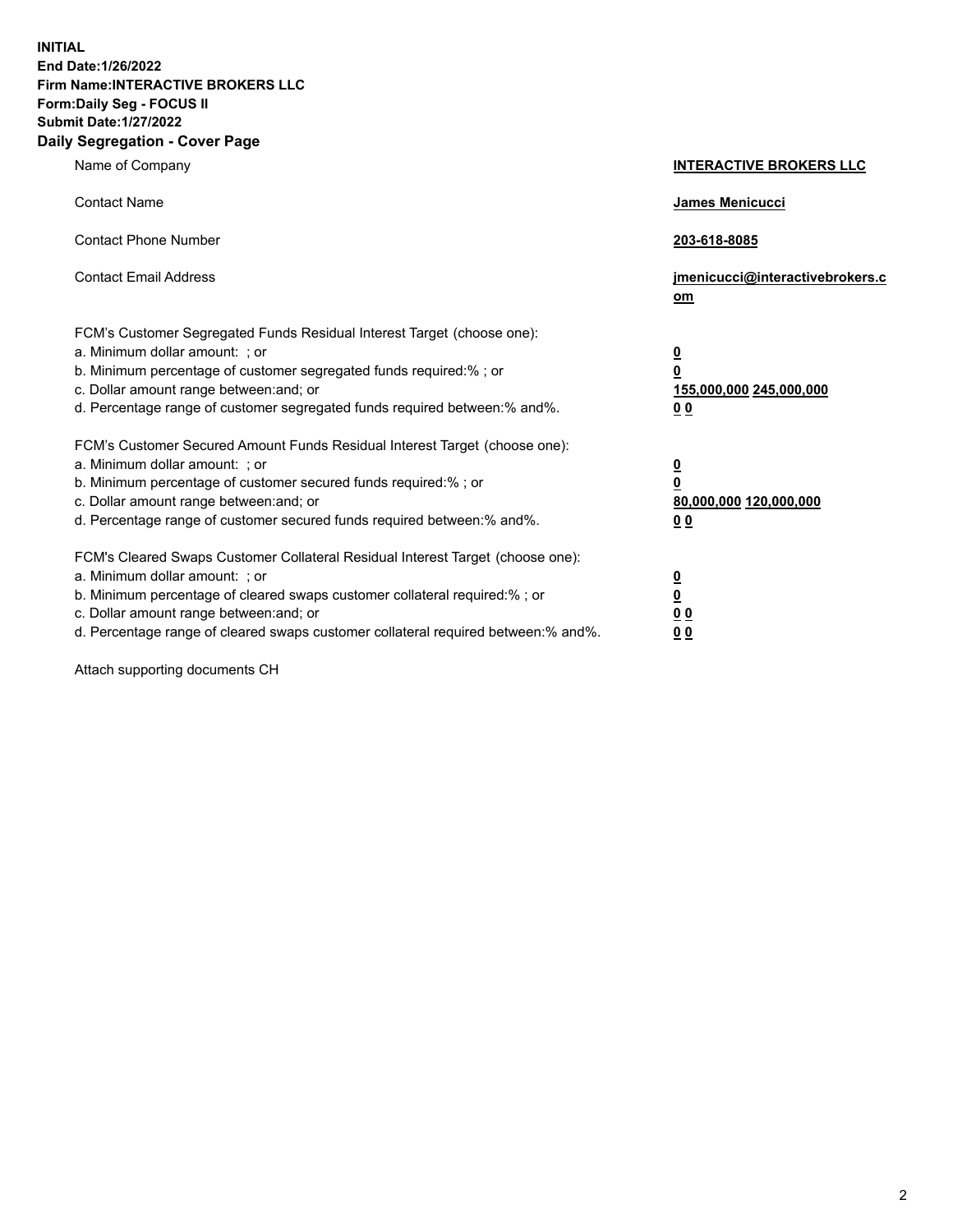**INITIAL End Date:1/26/2022 Firm Name:INTERACTIVE BROKERS LLC Form:Daily Seg - FOCUS II Submit Date:1/27/2022 Daily Segregation - Secured Amounts**

## Foreign Futures and Foreign Options Secured Amounts Amount required to be set aside pursuant to law, rule or regulation of a foreign government or a rule of a self-regulatory organization authorized thereunder **0** [7305] 1. Net ledger balance - Foreign Futures and Foreign Option Trading - All Customers A. Cash **410,777,723** [7315] B. Securities (at market) **0** [7317] 2. Net unrealized profit (loss) in open futures contracts traded on a foreign board of trade **71,149,744** [7325] 3. Exchange traded options a. Market value of open option contracts purchased on a foreign board of trade **117,183** [7335] b. Market value of open contracts granted (sold) on a foreign board of trade **-18,239** [7337] 4. Net equity (deficit) (add lines 1. 2. and 3.) **482,026,411** [7345] 5. Account liquidating to a deficit and account with a debit balances - gross amount **14,386** [7351] Less: amount offset by customer owned securities **0** [7352] **14,386** [7354] 6. Amount required to be set aside as the secured amount - Net Liquidating Equity Method (add lines 4 and 5) **482,040,797** [7355] 7. Greater of amount required to be set aside pursuant to foreign jurisdiction (above) or line 6. **482,040,797** [7360] FUNDS DEPOSITED IN SEPARATE REGULATION 30.7 ACCOUNTS 1. Cash in banks A. Banks located in the United States **110,698,702** [7500] B. Other banks qualified under Regulation 30.7 **0** [7520] **110,698,702** [7530] 2. Securities A. In safekeeping with banks located in the United States **299,125,500** [7540] B. In safekeeping with other banks qualified under Regulation 30.7 **0** [7560] **299,125,500** [7570] 3. Equities with registered futures commission merchants A. Cash **0** [7580] B. Securities **0** [7590] C. Unrealized gain (loss) on open futures contracts **0** [7600] D. Value of long option contracts **0** [7610] E. Value of short option contracts **0** [7615] **0** [7620] 4. Amounts held by clearing organizations of foreign boards of trade A. Cash **0** [7640] B. Securities **0** [7650] C. Amount due to (from) clearing organization - daily variation **0** [7660] D. Value of long option contracts **0** [7670] E. Value of short option contracts **0** [7675] **0** [7680] 5. Amounts held by members of foreign boards of trade A. Cash **202,890,322** [7700] B. Securities **0** [7710] C. Unrealized gain (loss) on open futures contracts **-4,678,292** [7720] D. Value of long option contracts **117,183** [7730] E. Value of short option contracts **-18,239** [7735] **198,310,974** [7740] 6. Amounts with other depositories designated by a foreign board of trade **0** [7760] 7. Segregated funds on hand **0** [7765] 8. Total funds in separate section 30.7 accounts **608,135,176** [7770] 9. Excess (deficiency) Set Aside for Secured Amount (subtract line 7 Secured Statement Page 1 from Line 8) **126,094,379** [7380] 10. Management Target Amount for Excess funds in separate section 30.7 accounts **80,000,000** [7780] 11. Excess (deficiency) funds in separate 30.7 accounts over (under) Management Target **46,094,379** [7785]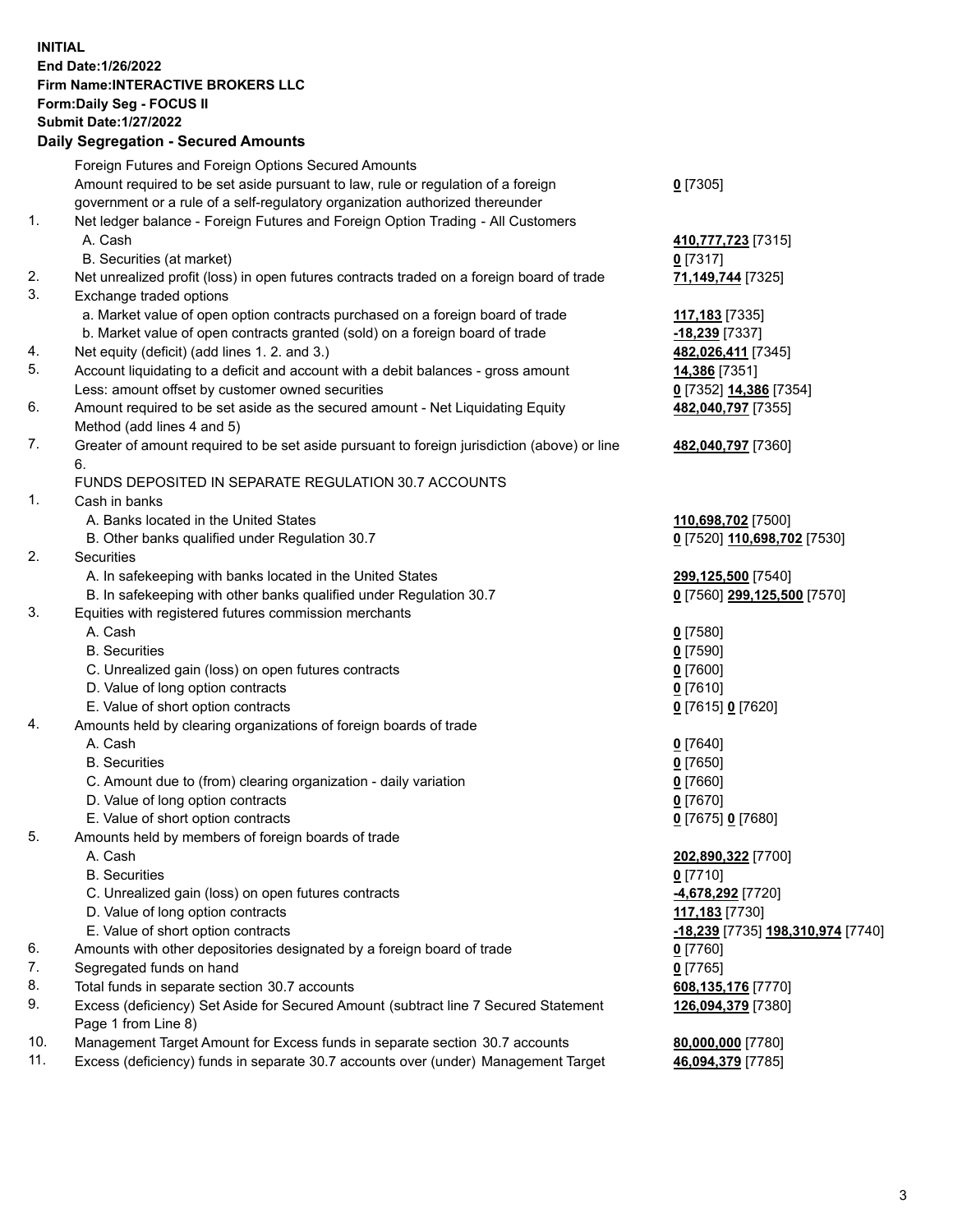**INITIAL End Date:1/26/2022 Firm Name:INTERACTIVE BROKERS LLC Form:Daily Seg - FOCUS II Submit Date:1/27/2022 Daily Segregation - Segregation Statement** SEGREGATION REQUIREMENTS(Section 4d(2) of the CEAct) 1. Net ledger balance A. Cash **7,735,040,743** [7010] B. Securities (at market) **0** [7020] 2. Net unrealized profit (loss) in open futures contracts traded on a contract market **94,788,506** [7030] 3. Exchange traded options A. Add market value of open option contracts purchased on a contract market **771,178,060** [7032] B. Deduct market value of open option contracts granted (sold) on a contract market **-778,606,089** [7033] 4. Net equity (deficit) (add lines 1, 2 and 3) **7,822,401,220** [7040] 5. Accounts liquidating to a deficit and accounts with debit balances - gross amount **1,034,140** [7045] Less: amount offset by customer securities **0** [7047] **1,034,140** [7050] 6. Amount required to be segregated (add lines 4 and 5) **7,823,435,360** [7060] FUNDS IN SEGREGATED ACCOUNTS 7. Deposited in segregated funds bank accounts A. Cash **1,059,720,470** [7070] B. Securities representing investments of customers' funds (at market) **4,671,097,465** [7080] C. Securities held for particular customers or option customers in lieu of cash (at market) **0** [7090] 8. Margins on deposit with derivatives clearing organizations of contract markets A. Cash **1,983,510,567** [7100] B. Securities representing investments of customers' funds (at market) **492,411,670** [7110] C. Securities held for particular customers or option customers in lieu of cash (at market) **0** [7120] 9. Net settlement from (to) derivatives clearing organizations of contract markets **-28,693,478** [7130] 10. Exchange traded options A. Value of open long option contracts **771,178,060** [7132] B. Value of open short option contracts **-778,606,089** [7133] 11. Net equities with other FCMs A. Net liquidating equity **0** [7140] B. Securities representing investments of customers' funds (at market) **0** [7160] C. Securities held for particular customers or option customers in lieu of cash (at market) **0** [7170] 12. Segregated funds on hand **0** [7150] 13. Total amount in segregation (add lines 7 through 12) **8,170,618,665** [7180] 14. Excess (deficiency) funds in segregation (subtract line 6 from line 13) **347,183,305** [7190] 15. Management Target Amount for Excess funds in segregation **155,000,000** [7194] 16. Excess (deficiency) funds in segregation over (under) Management Target Amount Excess **192,183,305** [7198]